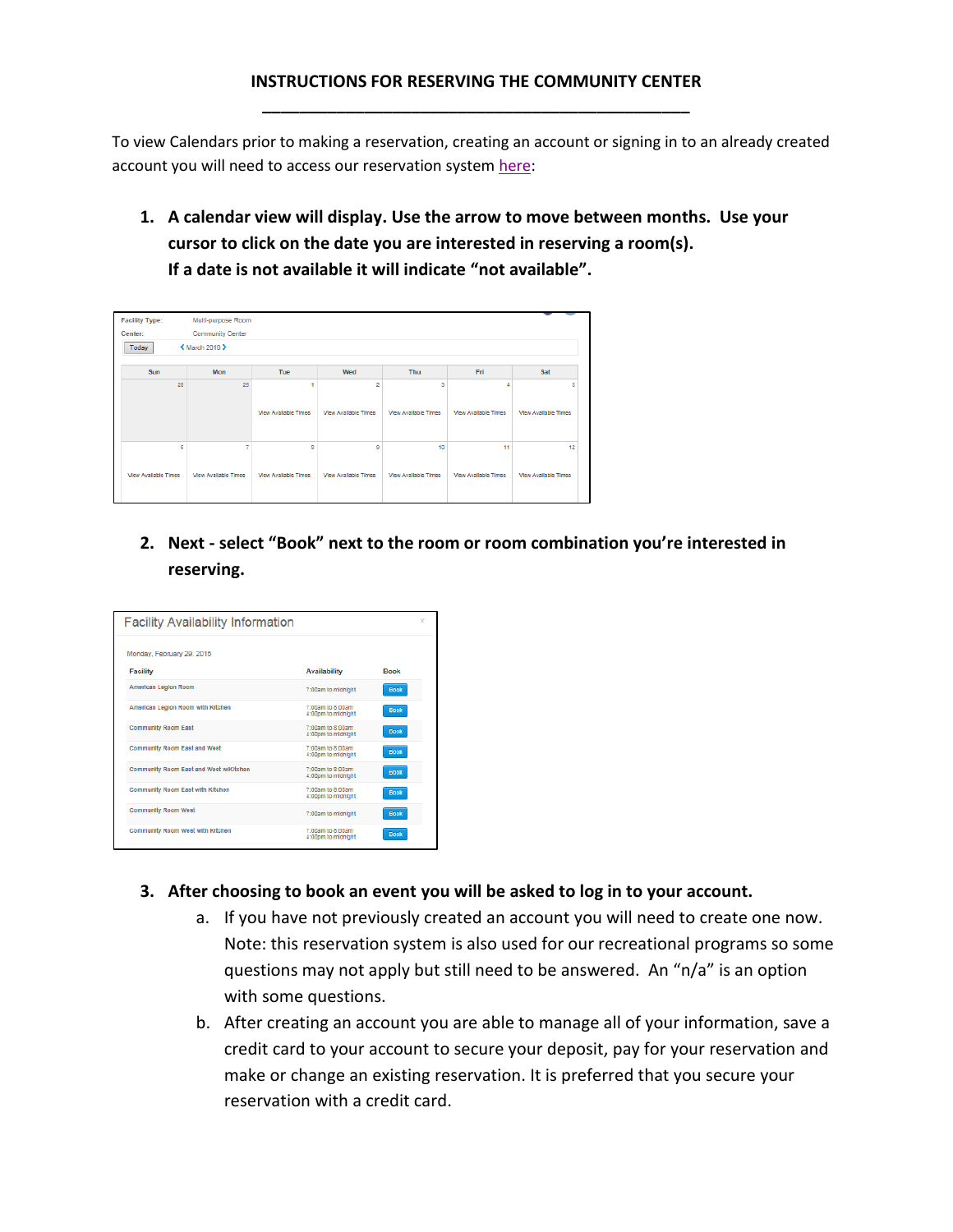**4. To make a reservation – choose make a reservation from Customer account options or start with Step #1 above.**

**If creating a new account you will be asked to enter personal information and create a password. Then you will be asked to enter the event type a description and number of guests.** 

**IMPORTANT: Please refer to the General Information document for room information & capacity before booking. If you choose a room that won't accommodate the number of guests you will receive a message that the room is not available.**

|                      | <b>Reservation Event Information</b>                                                                                                         |
|----------------------|----------------------------------------------------------------------------------------------------------------------------------------------|
|                      | <b>Welcome to the Reservation Request Site!</b>                                                                                              |
|                      |                                                                                                                                              |
| <b>-</b> Reservation |                                                                                                                                              |
|                      | Please provide the following information about the event for which you want to reserve facilities and/or equipment. All fields are required. |
|                      | Event Type Other<br>$\checkmark$                                                                                                             |
|                      | <b>Description</b><br><b>Test party</b><br>(e.g., Johnson Wedding)                                                                           |
|                      | Maximum Number of Guests 20                                                                                                                  |

- **5. When making a reservation at the Community Center you will need to make the following choices defined below:**
	- **Location** = Any
	- **Facility Type** = Any
	- **Choose Facility for Event** = choose specific room you want to reserve
	- **Choose** = Continue
	- **Select reservation / enter information / review / continue**
	- **Select the choice you have made and hit continue**
	- **Put in the exact date and exact time, duration (hours/minutes) choose continue**
	- **It will display a calendar with the date and time chosen – if okay, hit continue at the bottom of the screen**
	- **Answer questions re: an organization**
- **6. When making a reservation you will be asked if it is for an Organization.** 
	- If yes, you will be prompted for additional information re: that organization. The organization will be added to your reservation after approval.
	- If no, enter N/A and choose "Not applicable". You will not go forward without putting N/A in the field.